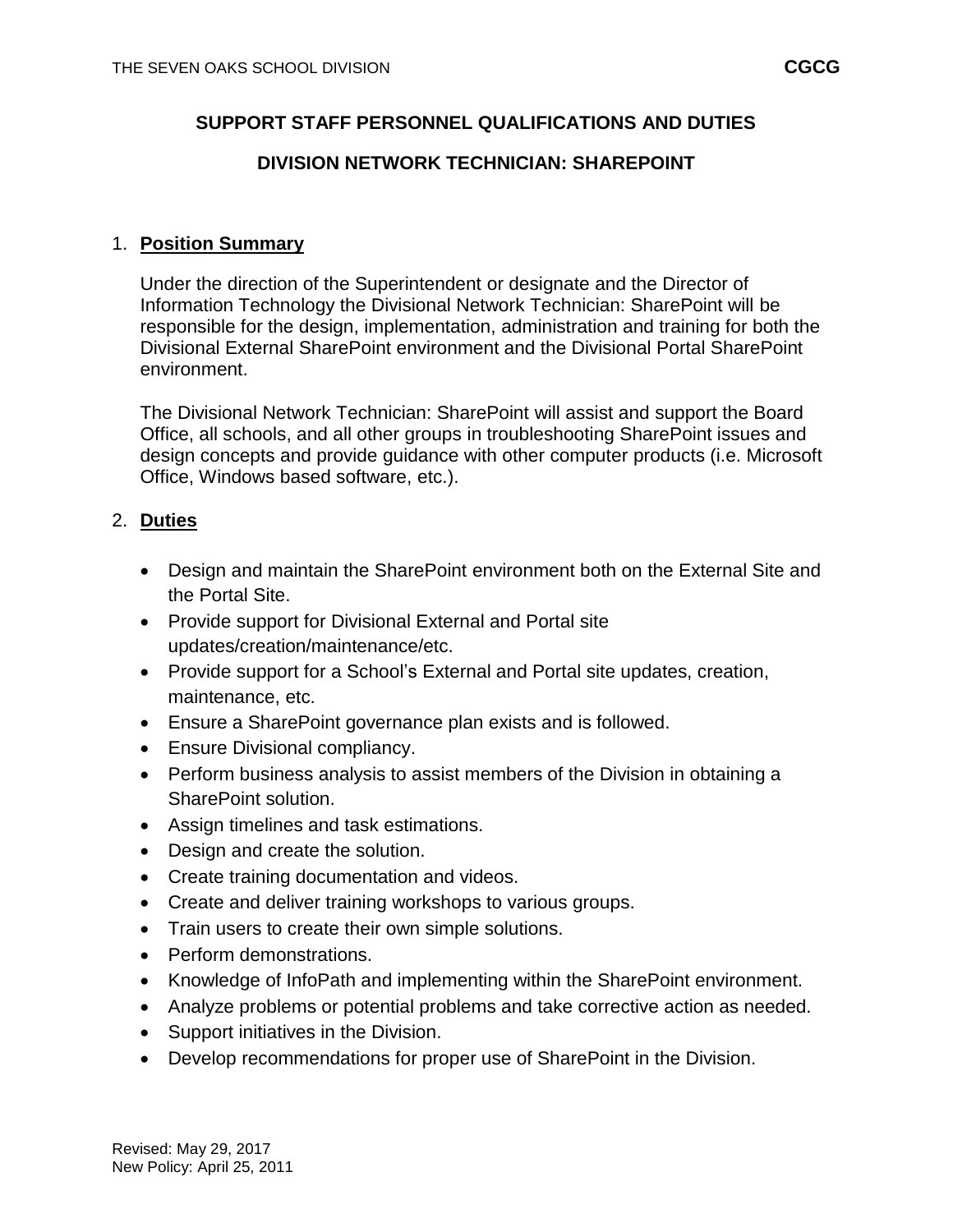- Research and maintain up-to-date knowledge of technology specifically in regards to SharePoint.
- Research questions as needed to troubleshoot and solve issues regarding the SharePoint environment.
- Other duties as assigned.
- Address HelpDesk tickets.

# 3. **Qualifications**

- Must be proficient in Microsoft Office applications.
- Must have excellent oral and written communication skills.
- Must be self-directed, results orientated and committed to Divisional satisfaction.
- Must have strong interpersonal and communication skills with the ability to work and build relationships with people at all levels.
- Must have demonstrated strong leadership abilities with strengths in coordinating and organizing people, information and tasks.
- Must be committed to learning new skills and knowledge.
- Must have experience in assessment, design, development of customized program documentation.
- Must have a well-developed ability to plan and implement projects.
- Must have a people-oriented approach to problem solving with ability to develop trust.
- Must easily adapt to changing environments.
- Must have the ability to handle many projects at once.

## 4. **Education**

- Grade 12.
- Post-Secondary Education related to Information Technology or a combination of experience and industry recognized certifications.

# 5. **Experience**

- Two to three years previous experience in designing and implementing SharePoint solutions.
- Five years of industry experience.